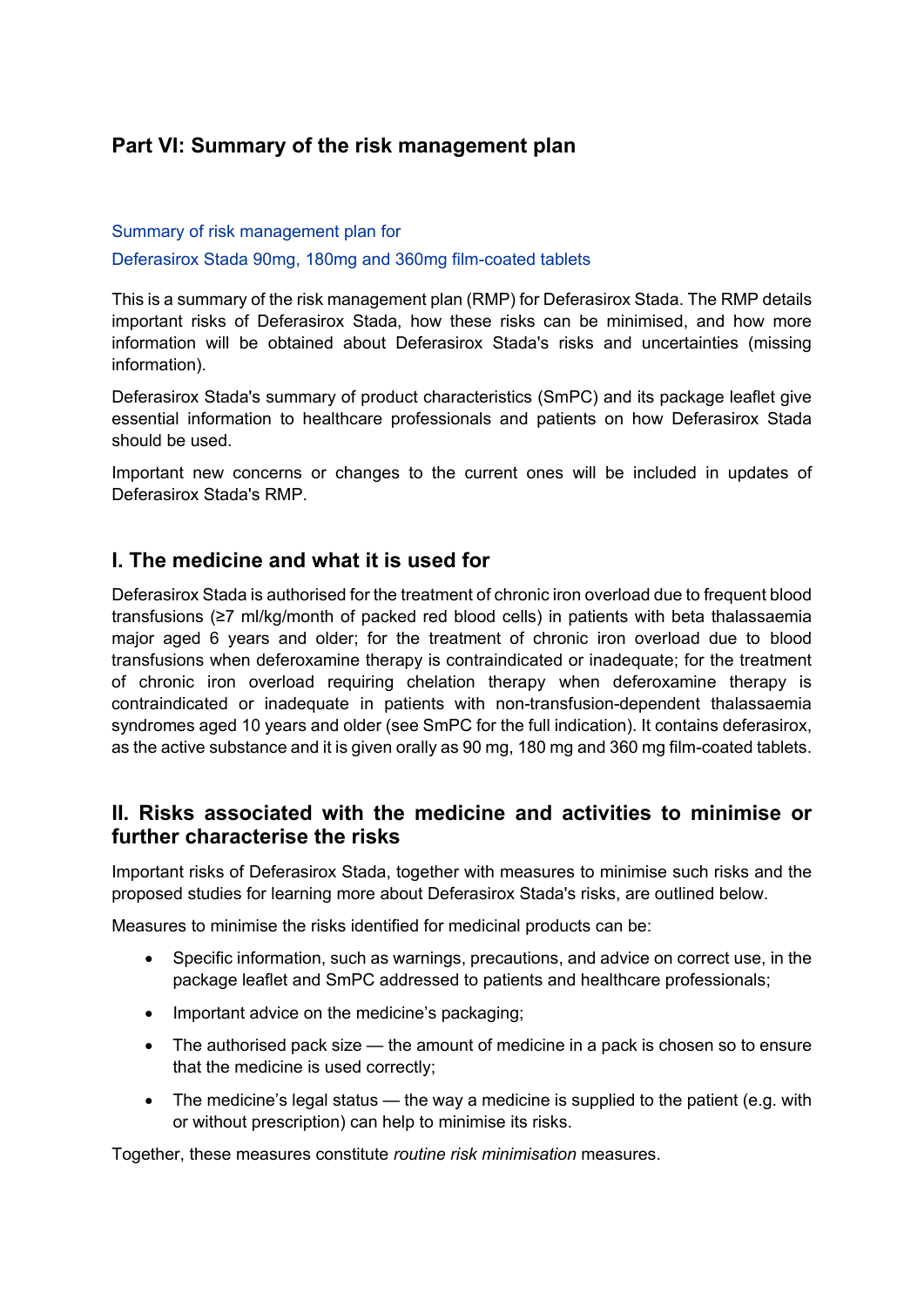In the case of Deferasirox Stada, these measures are supplemented with *additional risk minimisation measures* mentioned under relevant important risks, below.

In addition to these measures, information about adverse reactions is collected continuously and regularly analysed, so that immediate action can be taken as necessary. These measures constitute *routine pharmacovigilance activities*.

If important information that may affect the safe use of Deferasirox Stada is not yet available, it is listed under 'missing information' below.

### *II.A List of important risks and missing information*

Important risks of Deferasirox Stada are risks that need special risk management activities to further investigate or minimise the risk, so that the medicinal product can be safely administered. Important risks can be regarded as identified or potential. Identified risks are concerns for which there is sufficient proof of a link with the use of Deferasirox Stada. Potential risks are concerns for which an association with the use of this medicine is possible based on available data, but this association has not been established yet and needs further evaluation. Missing information refers to information on the safety of the medicinal product that is currently missing and needs to be collected (e.g. on the long-term use of the medicine);

| List of important risks and missing information |                                                                                                                                             |
|-------------------------------------------------|---------------------------------------------------------------------------------------------------------------------------------------------|
| Important identified risks                      | Renal disorders (increased serum creatinine, acute renal<br>$\bullet$<br>failure, renal tubular disorders (acquired Fanconi's<br>syndrome)) |
|                                                 | Increased liver transaminases                                                                                                               |
|                                                 | Gastrointestinal hemorrhage and ulcers; esophagitis                                                                                         |
|                                                 | <b>Hearing loss</b>                                                                                                                         |
|                                                 | Lens opacities, retinal changes and optic neuritis                                                                                          |
|                                                 | Stevens-Johnson<br>syndrome<br>toxic<br>epidermal<br>and<br>necrolysis                                                                      |
|                                                 | Hepatic failure<br>٠                                                                                                                        |
|                                                 | Interaction with food<br>$\bullet$                                                                                                          |
|                                                 | Interaction with aluminum-containing antacids                                                                                               |
|                                                 | Induction of CYP3A4                                                                                                                         |
|                                                 | Inhibition of CYP1A2<br>$\bullet$                                                                                                           |
|                                                 | Uridine Diphosphate Glycosyltransferase (UGT) inducers<br>$\bullet$                                                                         |
|                                                 | Inhibition of CYP2C8<br>$\bullet$                                                                                                           |
|                                                 | Interaction with cholestyramine<br>$\bullet$                                                                                                |
| Important potential risks                       | Peripheral blood cytopenias<br>٠<br>Compliance with posology and biological monitoring                                                      |
|                                                 |                                                                                                                                             |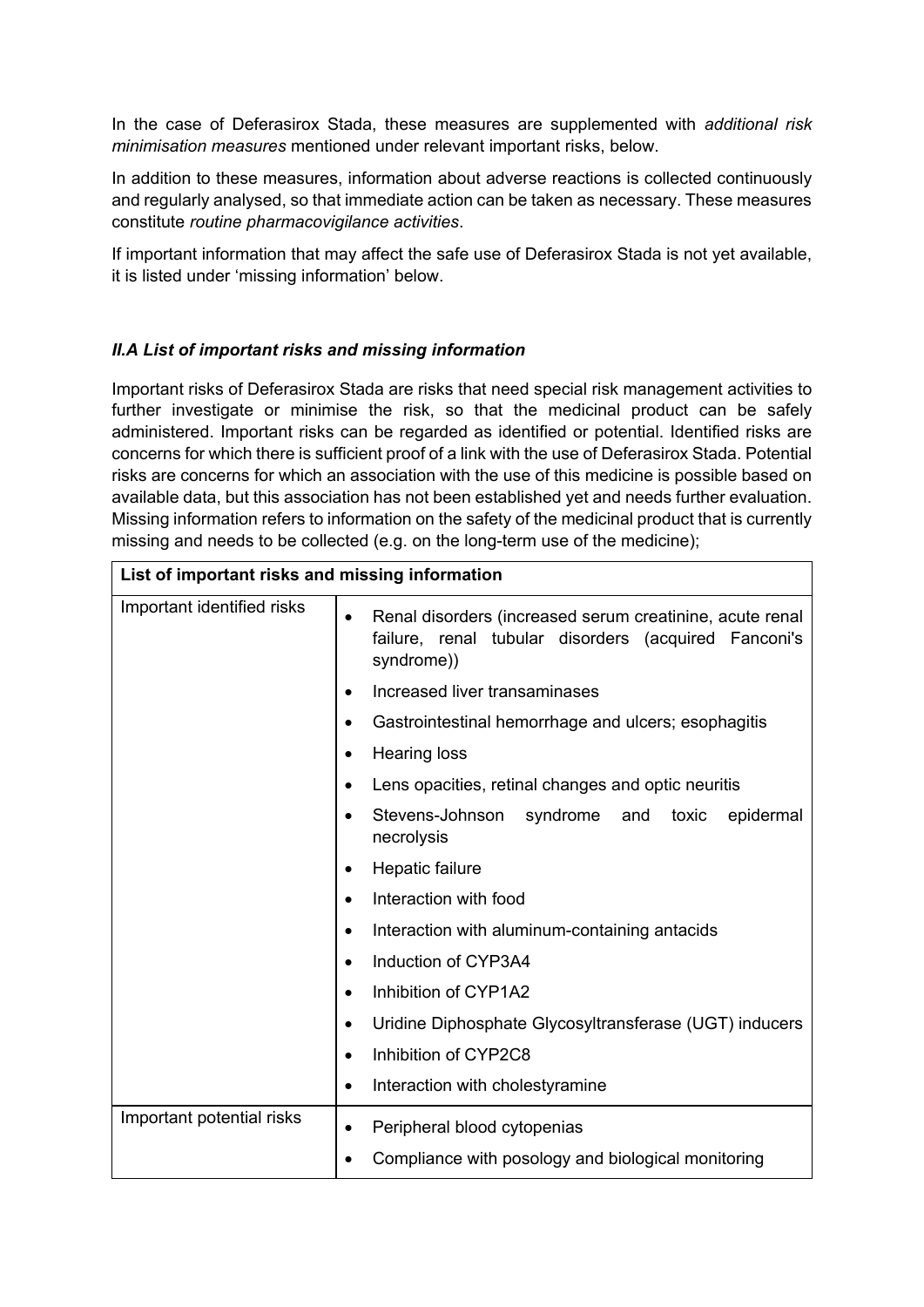| List of important risks and missing information |                                                                                                             |
|-------------------------------------------------|-------------------------------------------------------------------------------------------------------------|
|                                                 | Medication errors                                                                                           |
|                                                 | Severe cutaneous adverse reactions (DRESS)<br>$\bullet$                                                     |
| Missing information                             | Long term safety in pediatric non transfusion dependent<br>thalassaemia (NTDT) patients aged 10 to 17 years |
|                                                 | Safety in pregnant women                                                                                    |
|                                                 | Safety of the film-coated tablets                                                                           |

# *II.B Summary of important risks*

| Renal disorders (increased serum creatinine, acute renal failure, renal tubular<br>disorders (acquired Fanconi's syndrome))<br>Important identified risk |                                                         |
|----------------------------------------------------------------------------------------------------------------------------------------------------------|---------------------------------------------------------|
| Risk minimisation measures                                                                                                                               | Routine risk minimisation measures:                     |
|                                                                                                                                                          | SmPC sections 4.2, 4.3, 4.4 and 4.8.                    |
|                                                                                                                                                          | Prescription only medicine.<br>$\overline{\phantom{0}}$ |
|                                                                                                                                                          | Additional risk minimisation measures:                  |
|                                                                                                                                                          | None                                                    |

| <b>Increased liver transaminases</b> |                                        |
|--------------------------------------|----------------------------------------|
| Important identified risk            |                                        |
| <b>Risk minimisation measures</b>    | Routine risk minimisation measures:    |
|                                      | SmPC sections 4.2, 4.4 and 4.8.        |
|                                      | - Prescription only medicine.          |
|                                      | Additional risk minimisation measures: |
|                                      | None                                   |

| <b>Gastrointestinal hemorrhage and ulcers; esophagitis</b><br><b>Important identified risk</b> |                                        |
|------------------------------------------------------------------------------------------------|----------------------------------------|
|                                                                                                |                                        |
|                                                                                                | SmPC sections 4.4, 4.5 and 4.8.        |
|                                                                                                | - Prescription only medicine.          |
|                                                                                                | Additional risk minimisation measures: |
|                                                                                                | None                                   |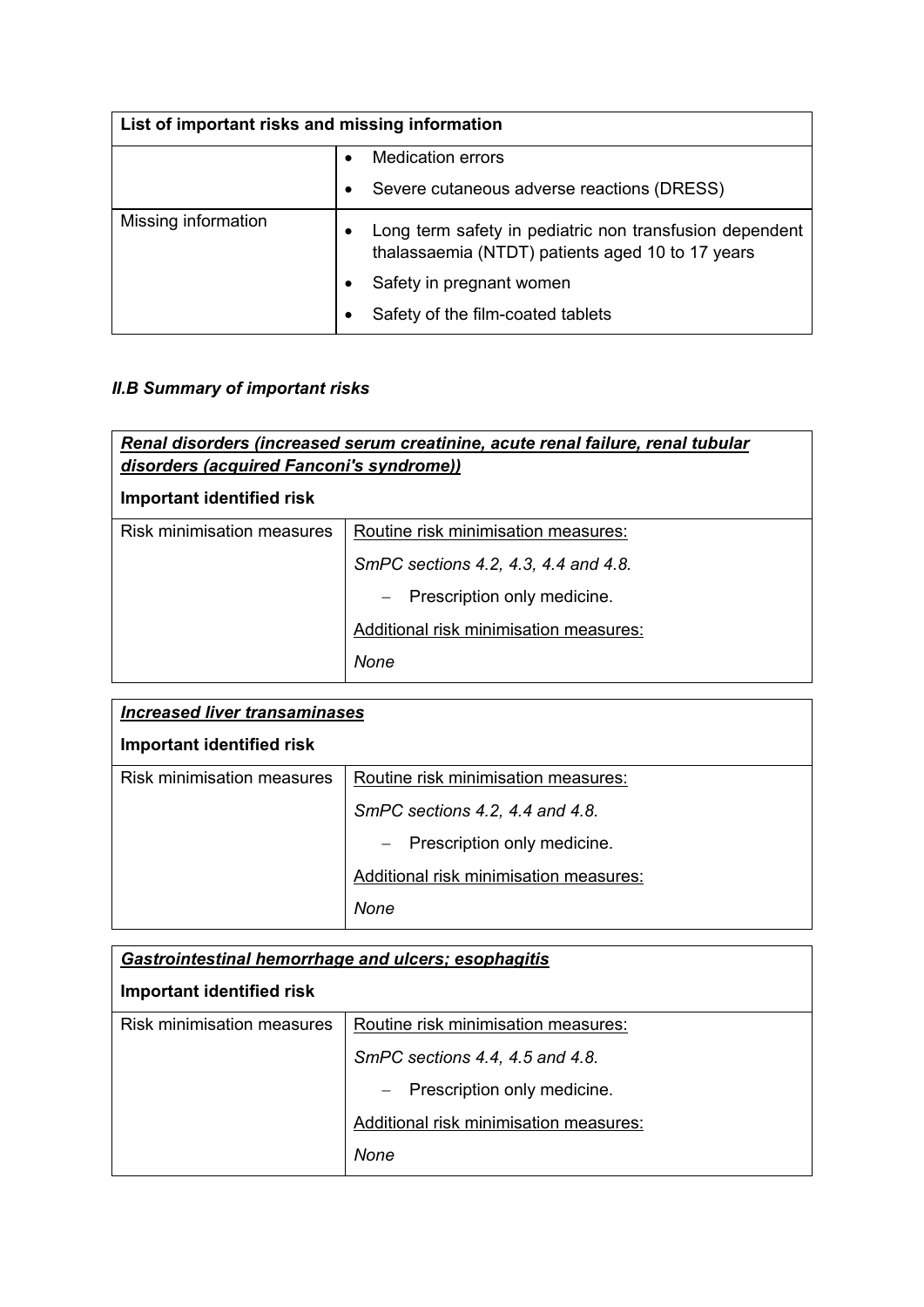| <b>Hearing loss</b>               |                                        |
|-----------------------------------|----------------------------------------|
| <b>Important identified risk</b>  |                                        |
| <b>Risk minimisation measures</b> | Routine risk minimisation measures:    |
|                                   | SmPC sections 4.4 and 4.8.             |
|                                   | Prescription only medicine.<br>$ \,$   |
|                                   | Additional risk minimisation measures: |
|                                   | None                                   |

| Lens opacities, retinal changes and optic neuritis |                                        |
|----------------------------------------------------|----------------------------------------|
| Important identified risk                          |                                        |
| <b>Risk minimisation measures</b>                  | Routine risk minimisation measures:    |
|                                                    | SmPC sections 4.4, 5.3 and 4.8.        |
|                                                    | Prescription only medicine.            |
|                                                    | Additional risk minimisation measures: |
|                                                    | None                                   |

| <b>Stevens-Johnson syndrome and toxic epidermal necrolysis</b> |                                        |
|----------------------------------------------------------------|----------------------------------------|
| Important identified risk                                      |                                        |
| <b>Risk minimisation measures</b>                              | Routine risk minimisation measures:    |
|                                                                | SmPC sections 4.4 and 4.8.             |
|                                                                | Prescription only medicine.<br>$ \,$   |
|                                                                | Additional risk minimisation measures: |
|                                                                | None                                   |

| <b>Hepatic failure</b>     |                                        |
|----------------------------|----------------------------------------|
| Important identified risk  |                                        |
| Risk minimisation measures | Routine risk minimisation measures:    |
|                            | SmPC sections 4.2, 4.4 and 4.8.        |
|                            | - Prescription only medicine.          |
|                            | Additional risk minimisation measures: |
|                            | None                                   |

| Interaction with food     |  |
|---------------------------|--|
| Important identified risk |  |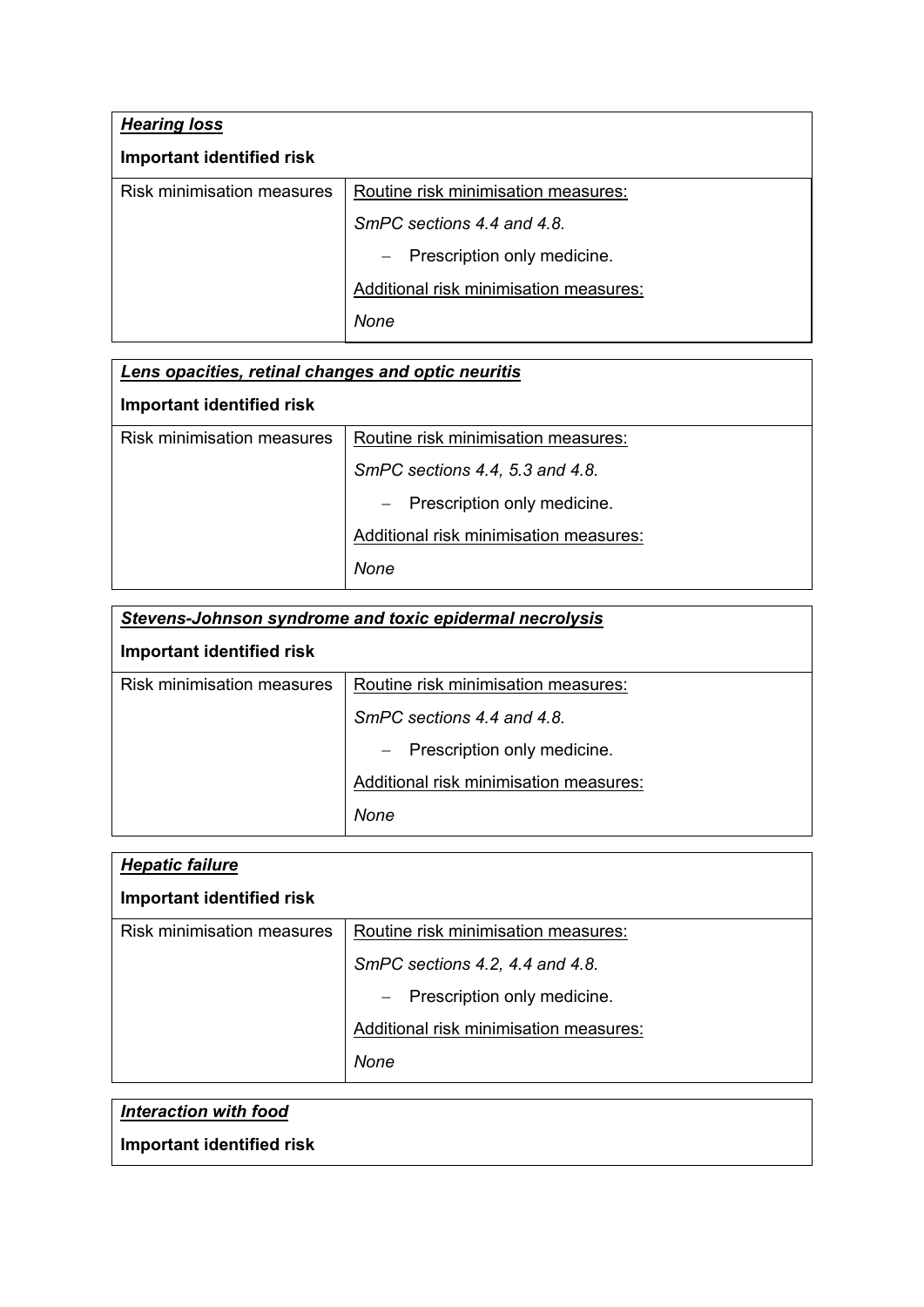| <b>Risk minimisation measures</b> | Routine risk minimisation measures:    |
|-----------------------------------|----------------------------------------|
|                                   | SmPC sections 4.2, 4.5 and 5.2.        |
|                                   | $-$ Prescription only medicine.        |
|                                   | Additional risk minimisation measures: |
|                                   | None                                   |

| Interaction with aluminum-containing antacids |                                        |
|-----------------------------------------------|----------------------------------------|
| Important identified risk                     |                                        |
| <b>Risk minimisation measures</b>             | Routine risk minimisation measures:    |
|                                               | SmPC section 4.5                       |
|                                               | - Prescription only medicine.          |
|                                               | Additional risk minimisation measures: |
|                                               | None                                   |

| <b>Induction of CYP3A4</b> |                                        |
|----------------------------|----------------------------------------|
| Important identified risk  |                                        |
| Risk minimisation measures | Routine risk minimisation measures:    |
|                            | SmPC section 4.5.                      |
|                            | - Prescription only medicine.          |
|                            | Additional risk minimisation measures: |
|                            | None                                   |

| <b>Inhibition of CYP1A2</b>       |                                        |
|-----------------------------------|----------------------------------------|
| Important identified risk         |                                        |
| <b>Risk minimisation measures</b> | Routine risk minimisation measures:    |
|                                   | SmPC section 4.5                       |
|                                   | - Prescription only medicine.          |
|                                   | Additional risk minimisation measures: |
|                                   | None                                   |

| Uridine Diphosphate Glycosyltransferase (UGT) inducers |                                     |
|--------------------------------------------------------|-------------------------------------|
| Important identified risk                              |                                     |
| <b>Risk minimisation measures</b>                      | Routine risk minimisation measures: |
|                                                        | SmPC section 4.5.                   |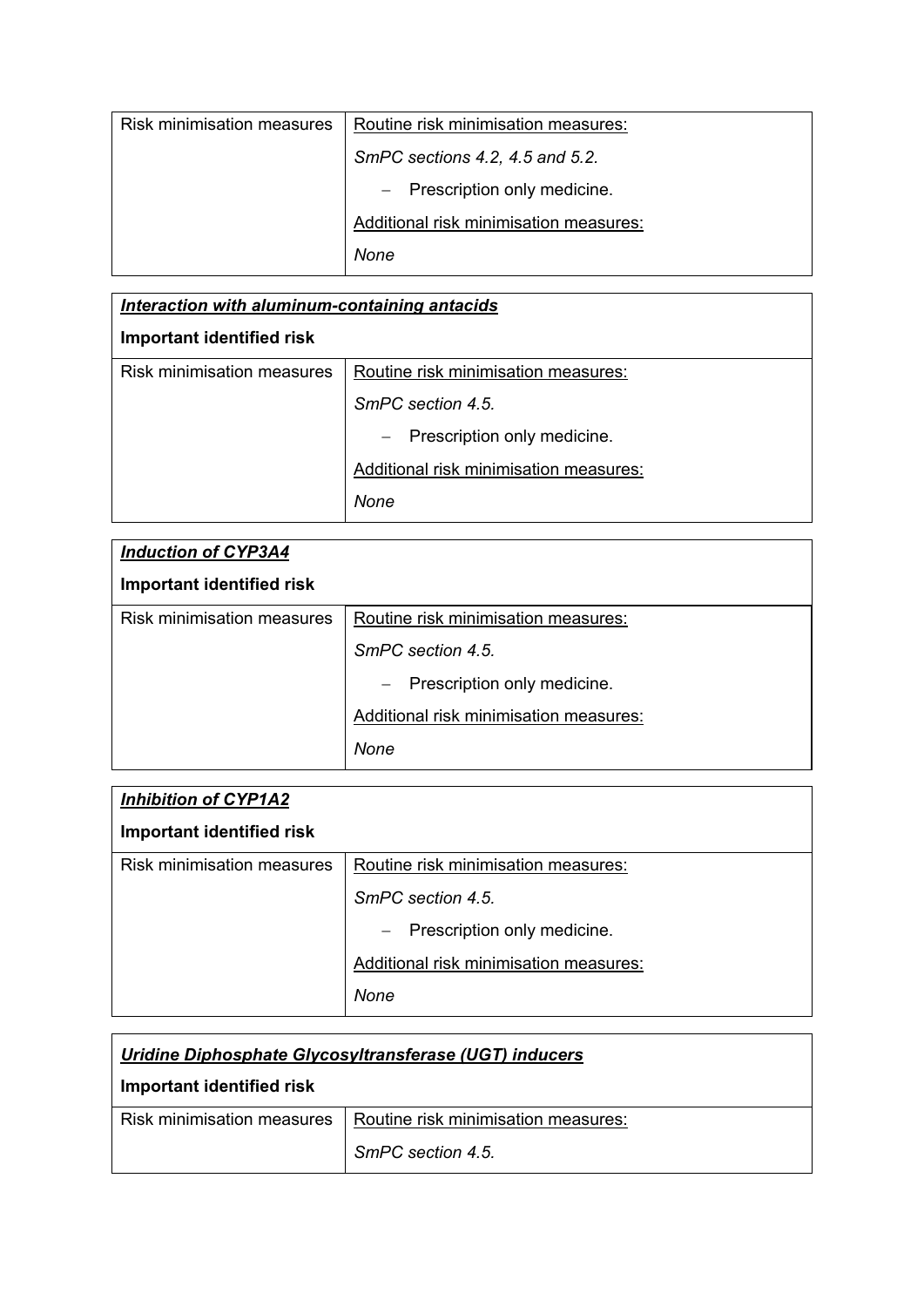| $-$ Prescription only medicine.        |
|----------------------------------------|
| Additional risk minimisation measures: |
| None                                   |

| <b>Inhibition of CYP2C8</b>       |                                        |
|-----------------------------------|----------------------------------------|
| Important identified risk         |                                        |
| <b>Risk minimisation measures</b> | Routine risk minimisation measures:    |
|                                   | SmPC section 4.5                       |
|                                   | - Prescription only medicine.          |
|                                   | Additional risk minimisation measures: |
|                                   | None                                   |

| Interaction with cholestyramine   |                                        |
|-----------------------------------|----------------------------------------|
| <b>Important identified risk</b>  |                                        |
| <b>Risk minimisation measures</b> | Routine risk minimisation measures:    |
|                                   | SmPC sections 4.5 and 5.2.             |
|                                   | - Prescription only medicine.          |
|                                   | Additional risk minimisation measures: |
|                                   | None                                   |

| Peripheral blood cytopenias       |                                        |
|-----------------------------------|----------------------------------------|
| Important potential risk          |                                        |
| <b>Risk minimisation measures</b> | Routine risk minimisation measures:    |
|                                   | SmPC sections 4.4 and 4.8.             |
|                                   | Prescription only medicine.            |
|                                   | Additional risk minimisation measures: |
|                                   | None                                   |

| Compliance with posology and biological monitoring |                                        |
|----------------------------------------------------|----------------------------------------|
| Important potential risk                           |                                        |
| <b>Risk minimisation measures</b>                  | Routine risk minimisation measures:    |
|                                                    | SmPC sections 4.2 and 4.4.             |
|                                                    | - Prescription only medicine.          |
|                                                    | Additional risk minimisation measures: |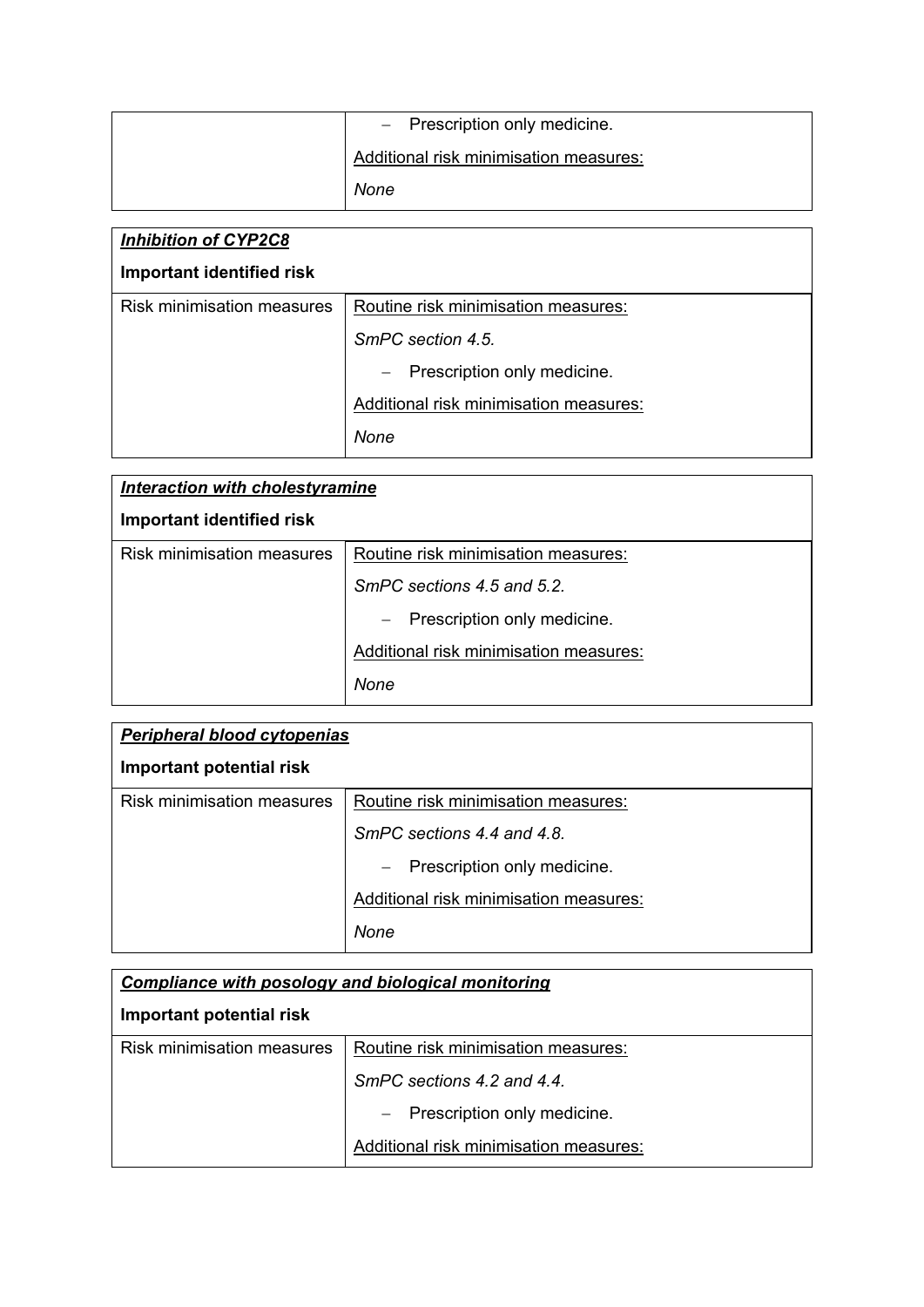| Educational materials for physicians and patients |
|---------------------------------------------------|
| regardless of indication.                         |

| <b>Medication errors</b>          |                                                                                                                                                                                                                                                                                                                                                                      |
|-----------------------------------|----------------------------------------------------------------------------------------------------------------------------------------------------------------------------------------------------------------------------------------------------------------------------------------------------------------------------------------------------------------------|
| <b>Important potential risk</b>   |                                                                                                                                                                                                                                                                                                                                                                      |
| <b>Risk minimisation measures</b> | Routine risk minimisation measures:                                                                                                                                                                                                                                                                                                                                  |
|                                   | SmPC section 4.2.                                                                                                                                                                                                                                                                                                                                                    |
|                                   | Prescription only medicine.                                                                                                                                                                                                                                                                                                                                          |
|                                   | Additional risk minimisation measures:                                                                                                                                                                                                                                                                                                                               |
|                                   | <b>Educational materials:</b>                                                                                                                                                                                                                                                                                                                                        |
|                                   | Educational materials will be provided for physicians and<br>patients for both formulations for all indications, to explain<br>the coexistence of several formulations of deferasirox and<br>to describe the main differences associated with these<br>formulations (i.e., different posology regimen, different<br>conditions of administration notably with food). |
|                                   | Introductory notification letters to healthcare<br>professionals:                                                                                                                                                                                                                                                                                                    |
|                                   | Prior to launch of deferasirox FCT, the healthcare<br>professionals, will receive letters as follows:                                                                                                                                                                                                                                                                |
|                                   | Pharmacists - a detailed letter explaining the switch<br>between the two formulations                                                                                                                                                                                                                                                                                |
|                                   | Prescribers - a letter including the following dossiers:<br>$\bullet$                                                                                                                                                                                                                                                                                                |
|                                   | A prescribers' guide informing about the switch<br>$\circ$<br>between the two formulations in order to<br>address the important potential risk of<br>medication error for deferasirox                                                                                                                                                                                |
|                                   | A patient's guide informing about the possibility<br>$\circ$<br>of two co-existing formulations in the EU<br>market, and the differences concerning their<br>administration, in order to address the important<br>potential risk of medication error for deferasirox.                                                                                                |

| Severe cutaneous adverse reactions (DRESS) |                                        |
|--------------------------------------------|----------------------------------------|
| Important potential risk                   |                                        |
| <b>Risk minimisation measures</b>          | Routine risk minimisation measures:    |
|                                            | SmPC sections 4.4 and 4.8              |
|                                            | - Prescription only medicine.          |
|                                            | Additional risk minimisation measures: |